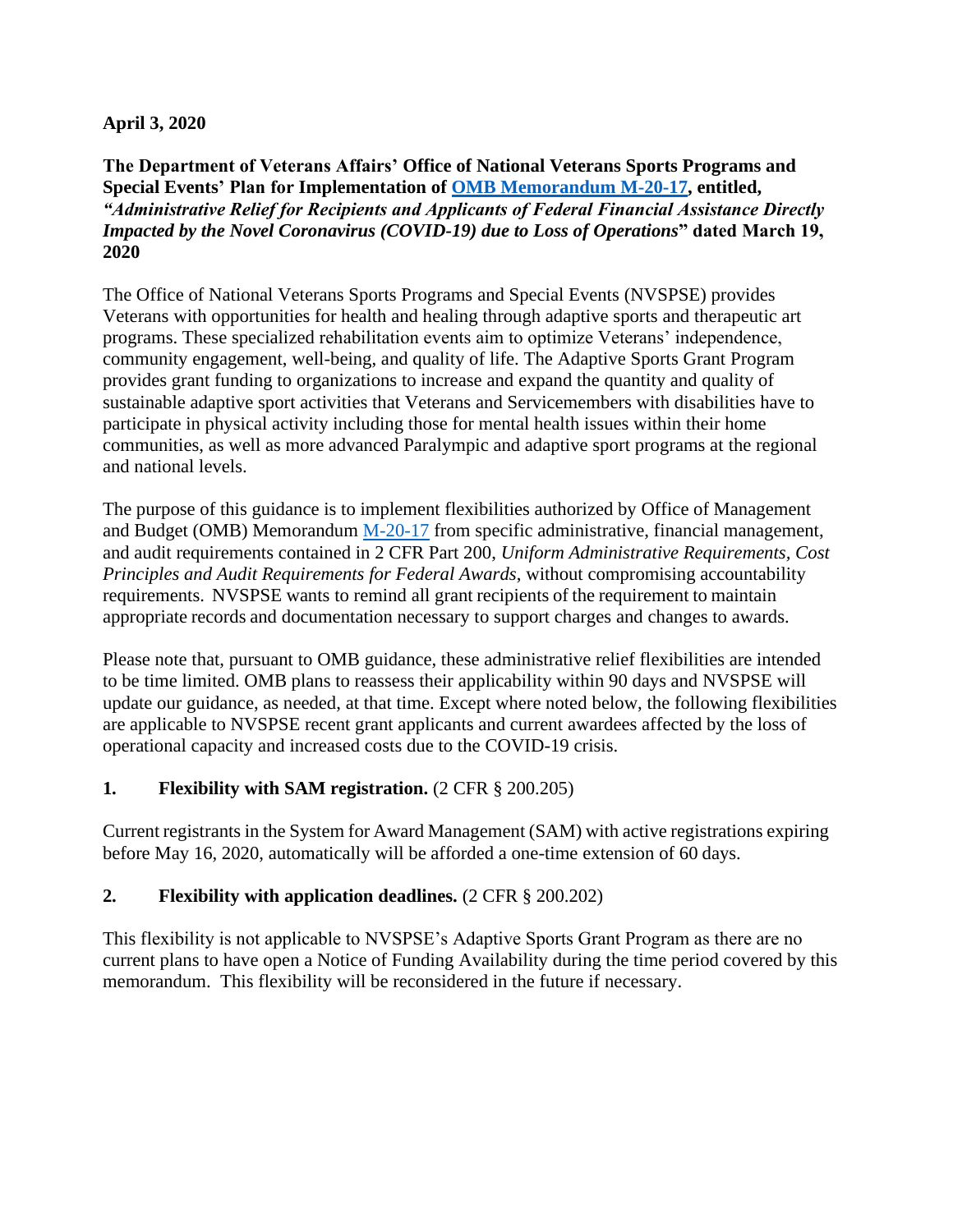## **3. Waiver for Notice of Funding Opportunities (NOFOs) Publication.** (2 CFR § 200.203)

This flexibility will not be utilized by NVSPSE's Adaptive Sports Grant Programs. All future posted Notice of Funding Availabilities will be posted for a minimum of 60-days.

### **4. No-cost extensions on expiring awards.** (2 CFR § 200.308)

NVSPSE's Adaptive Sports Grant current grantees are eligible to request up to a one-year no cost extension if requested greater than 10 days of the award's period of performance.

### **5. Abbreviated continuation requests.** (2 CFR § 200.308)

This flexibility is not applicable to NVSPSE's Adaptive Sports Grant Program as there is not a continuation mechanism outside of a no cost extension request. These no cost extension requests will be reviewed and considered as is normal practice.

#### **6. Allowability ofsalaries and other project activities.** (2 CFR § 200.403, 2 CFR § 200.404, 2 CFR § 200.405)

Recipients are authorized to continue to charge salaries, stipends, and benefits to currently active NVSPSE's Adaptive Sports Grant Program awards consistent with the recipients' policy of paying salaries under unexpected or extraordinary circumstances. The recipient also is authorized to charge other costs to NVSPSE's Adaptive Sports Grant Program awards that are necessary to resume activities supported by the award, consistent with applicable Federal cost principles and the benefit to the project. Recipients must not assume that supplemental funding will be available should the charging of such costs or other fees result in a shortage of funds to eventually carry out the project. If a shortfall is anticipated, recipients must contact the NVSPSE's Adaptive Sports Grant Program Team to discuss what changes are required to the original proposed plan to compensate.

### **7. Allowability of Costs not Normally Chargeable to Awards.** (2 CFR § 200.403, 2 CFR § 200.404, 2 CFR § 200.405)

Recipients who incur costs related to the cancellation of events, travel, or other activities necessary and reasonable for the performance of the award, or the pausing and restarting of grant funded activities due to the public health emergency, are authorized to charge these costs to their award without regard to 2 CFR § 200.403, *Factors affecting allowability of costs*, 2 CFR § 200.404, *Reasonable costs*, and 2 CFR § 200.405, *Allocable costs*. Recipients must not assume that supplemental funding will be available should the charging of cancellation or other fees result in a shortage of funds to eventually carry out the event or travel. If a shortfall is anticipated, recipients must contact the NVSPSE's Adaptive Sports Grant Program Team to discuss what changes are required to the original proposed plan to compensate. Recipients are required to maintain appropriate records and cost documentation as required by 2 CFR § 200.302 – *Financial management* and 2 CFR § 200.333 - *Retention requirement of records*, to substantiate the charging of any cancellation or other fees related to interruption of operations or services.

## **8. Prior approval requirement waivers.** (2 CFR § 200.407)

This flexibility will not be utilized by NVSPSE's Adaptive Sports Grant Programs. All changes, including those that will utilize the exceptions noted here, must be requested as a change request via email to the NVSPSE's Adaptive Sports Grant Program Team. No changes can be initiated